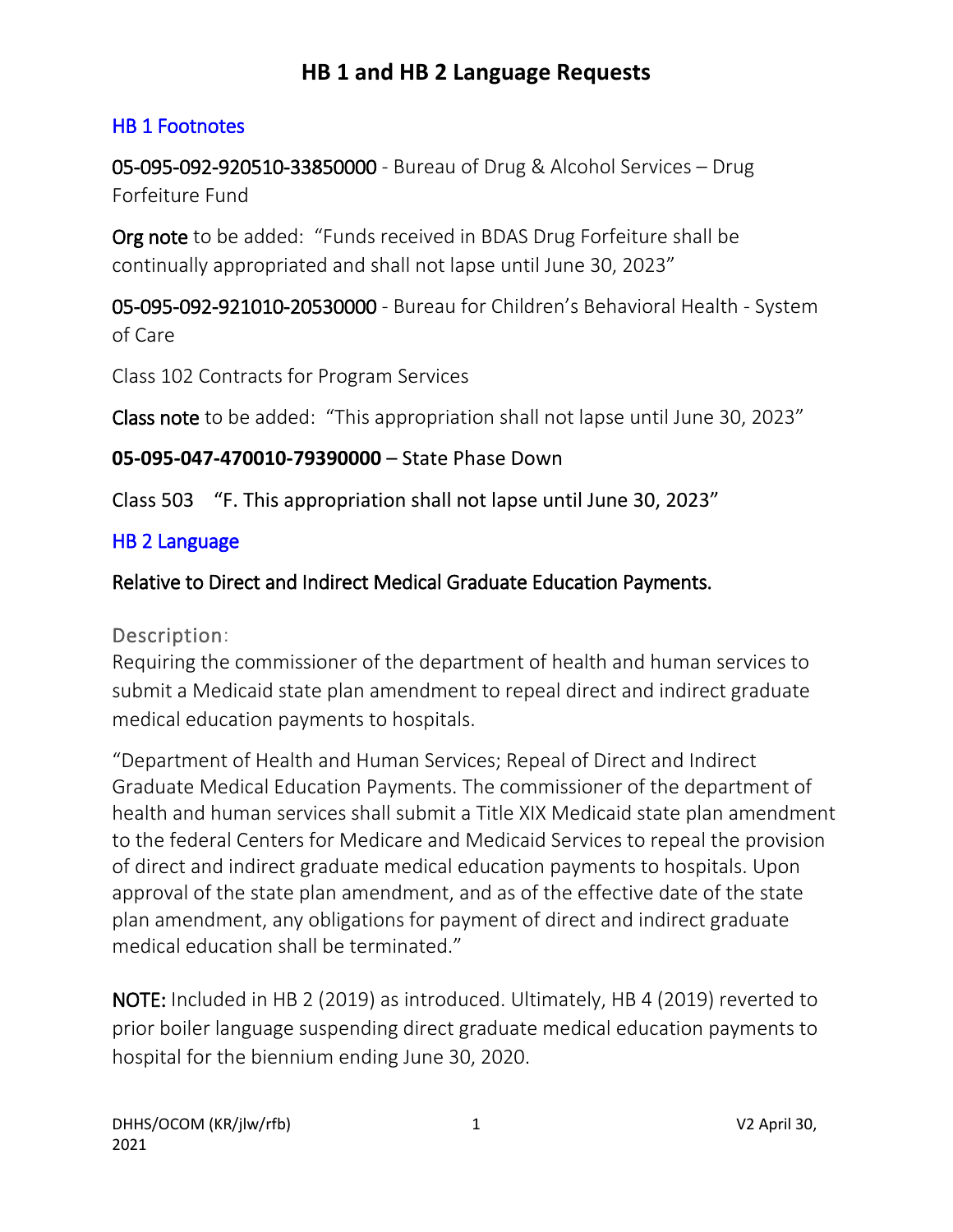## Relative to Social Services Block Grant and Eliminating Unnecessary Rulemaking Requirement.

### Description:

Related to HB 2 section 23 as passed by the House (also included in Governor's budget) relative to Services Block Grant Program to eliminate unnecessary rulemaking each budget cycle regarding the SSA cost of living adjustment (COLA).

"New Paragraph; Administrative Procedures Act; Exemptions. Amend RSA 541- A:21 by inserting after paragraph III-a the following new paragraph:

III-b. Rules adopted relative to the cost of living adjustment in social security benefits contained within the Social Services Block Grant program shall be exempt from the provisions of 541-A:5 through RSA 541-A:14 provided that recipients receive proper notice that the income level has been adjusted."

NOTE: New language similar to department requested language enacted in HB 4 (2019) to eliminate unnecessary rule making requirements for Medicaid rate of reimbursement methodology for nursing facilities (See RSA 541-A:21, III-a; Chapter 346:217 Laws of 2019).

### Extending the Prospective Repeal relative to the Waitlist for Community Mental Health Services.

### Description:

Boiler language from prior budget trailer bills and was included in the Governor's budget. This language extends the prospective repeal relative to the waitlist for community mental health services to July 1, 2023. See [HB 191](http://www.gencourt.state.nh.us/legislation/2011/HB0191.html) (2011) relative to community mental health system – based on recommendations of the office of legislative budget assistant's 2010 performance audit report of the New Hampshire community mental health system.

"Prospective Repeal Regarding Eligibility for Services Extended. Amend 2011, 209:6, I, as amended by 2013, 140:1, I, as amended by 2015, 276:41, I, as amended by 2017, 156:85, I, as amended by 2019, 346:61, I, to read as follows: I. Section 5 of this act shall take effect July 1, [2021] 2023"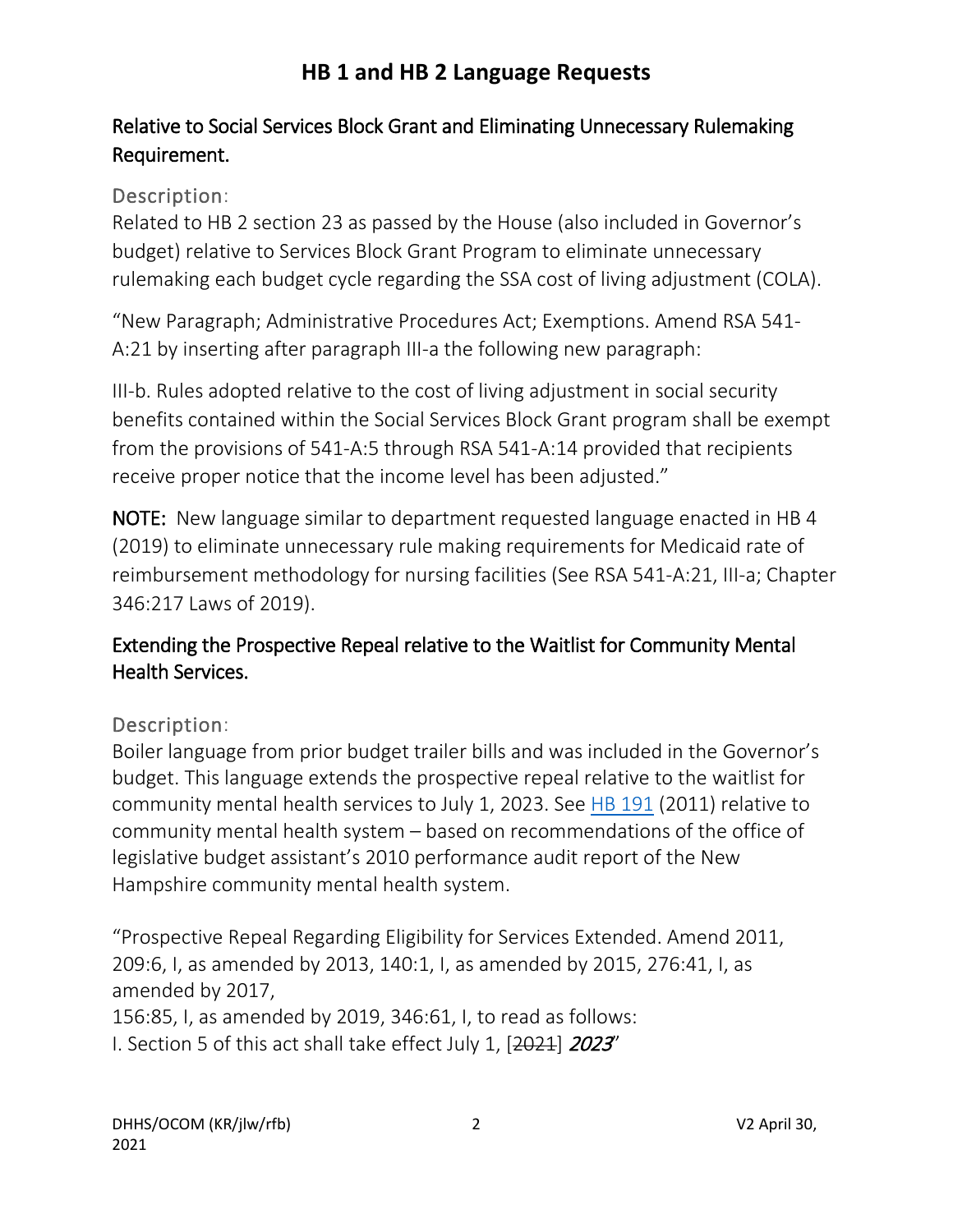### Adult Dental Benefit under the state Medicaid program.

### Description:

The following language relates to an adult dental benefit for Medicaid recipients, makes an appropriation of \$1.46 million in general funds for SFY 2023, and authorizes the department to accept matching federal funds without prior approval of the fiscal committee of the general court (see related tabled SB 150).

"1 Statement of Purpose. To improve overall health, promote savings in the state's Medicaid managed care program, and prevent future health conditions caused by oral health problems, and based on the recommendation of the working group convened pursuant to 2019, 346:225, the general court hereby determines that it is in the best interest of the state of New Hampshire to extend dental benefits under the Medicaid managed care program to individuals 21 years of age and over. 2 New Paragraph; Medicaid Managed Care Program; Dental Benefits. Amend RSA 126-A:5 by inserting after paragraph XIX the following new paragraph: XIX-a.(a)(1) The commissioner shall pursue contracting options to administer the state's Medicaid dental program with the goals of improving access to dental care for Medicaid populations, improving health outcomes for Medicaid enrollees, expanding the provider network, increasing provider capacity, and retaining innovative programs that improve access and care through a value-based care model.

(2) The commissioner shall issue a request for information to assist in selecting the administrative model for the state's Medicaid dental program. Such model shall be either a model administered by a dental managed care organization or a model administered by the state's current medical managed care organizations. The commissioner shall obtain the requested information from both the current medical managed care organizations and any interested dental managed care organization. The administrative model selected shall demonstrate the greatest ability to satisfy the state's need for value, quality, efficiency, innovation, and savings. The request for information shall be released no later than **November 1**, **2021**. The request for information shall address improving health outcomes, expanding the provider network, increasing capacity of providers, integrating a value-based care model, and exploring innovative programs for children and adults.

(3) If the model administered by a dental managed care organization is selected, the commissioner shall issue a 2-year request for proposals, with 2 optional one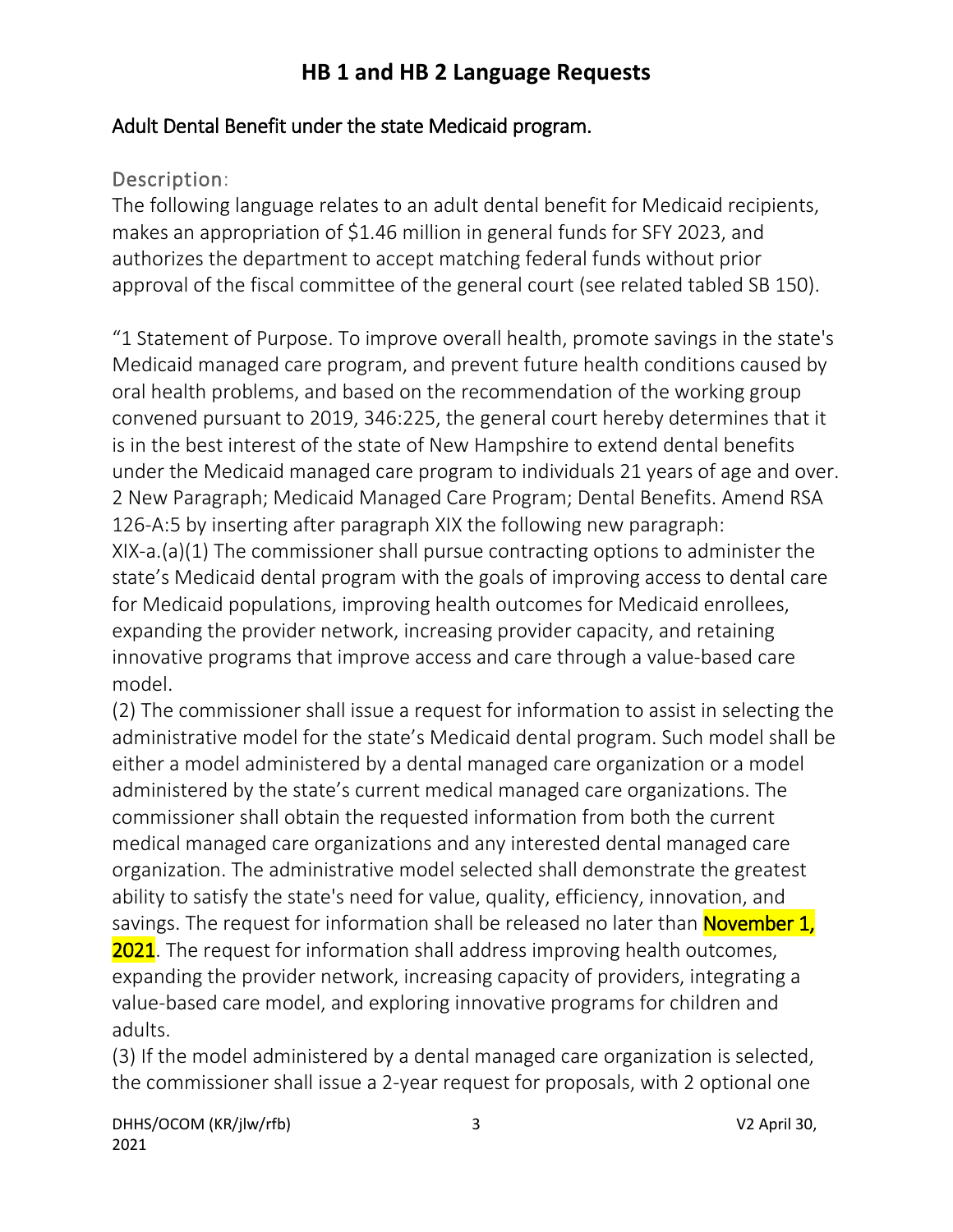year extensions, to enter into contracts with the vendor that demonstrates the greatest ability to satisfy the state's need for value, quality, efficiency, innovation, and savings. The state plan amendment shall be submitted to the Centers for Medicare and Medicaid Services (CMS) within the quarter of the program effective date. Implementation of a procured contract shall begin **January 1, 2023** for the adult benefit. The department, in consultation with oral health stakeholders, will determine the value of implementation of the pediatric dental benefit in a valuebased benefit plan. Implementation of the pediatric benefit will occur on a date that follows the successful implementation of the adult dental benefit. The commissioner shall establish a capitated rate for the appropriate model for the contract that is full risk to the vendor. In contracting for a dental managed care model and the various rate cells, the department shall ensure no reduction in the quality of care of services provided to enrollees in the managed care model and shall exercise all due diligence to maintain or increase the quality of care provided. The department shall seek, with the review of the fiscal committee of the general court, all necessary and appropriate state plan amendments and waivers to implement the provisions of this paragraph. The program shall not commence operation until such state plan amendments or waivers have been approved by CMS. All necessary state plan amendments and waivers shall be submitted within the quarter of the program effective date.

(4) The commissioner shall adopt rules, pursuant to RSA 541-A, if necessary, to implement the provisions of this paragraph.

(b) Any vendor awarded a contract pursuant to this paragraph shall provide the required dental services to children with an implementation date to be determined by the department after the successful implementation of the adult benefit and the following dental services to individuals 21 years of age and over, reimbursed under the United States Social Security Act, Title XIX, or successors to it:

(1) Preventive dental services including examinations, necessary x-rays or other imaging, prophylaxis, topical fluoride, oral hygiene instruction, behavior management and smoking cessation counseling, and other services as determined by the commissioner.

(2) Restorative treatment to restore tooth form and function.

(3) Periodontal treatment and oral and maxillofacial surgery to relieve pain, eliminate infection, or prevent imminent tooth loss.

(4) Removable prosthodontics to replace missing teeth subject to medical necessity.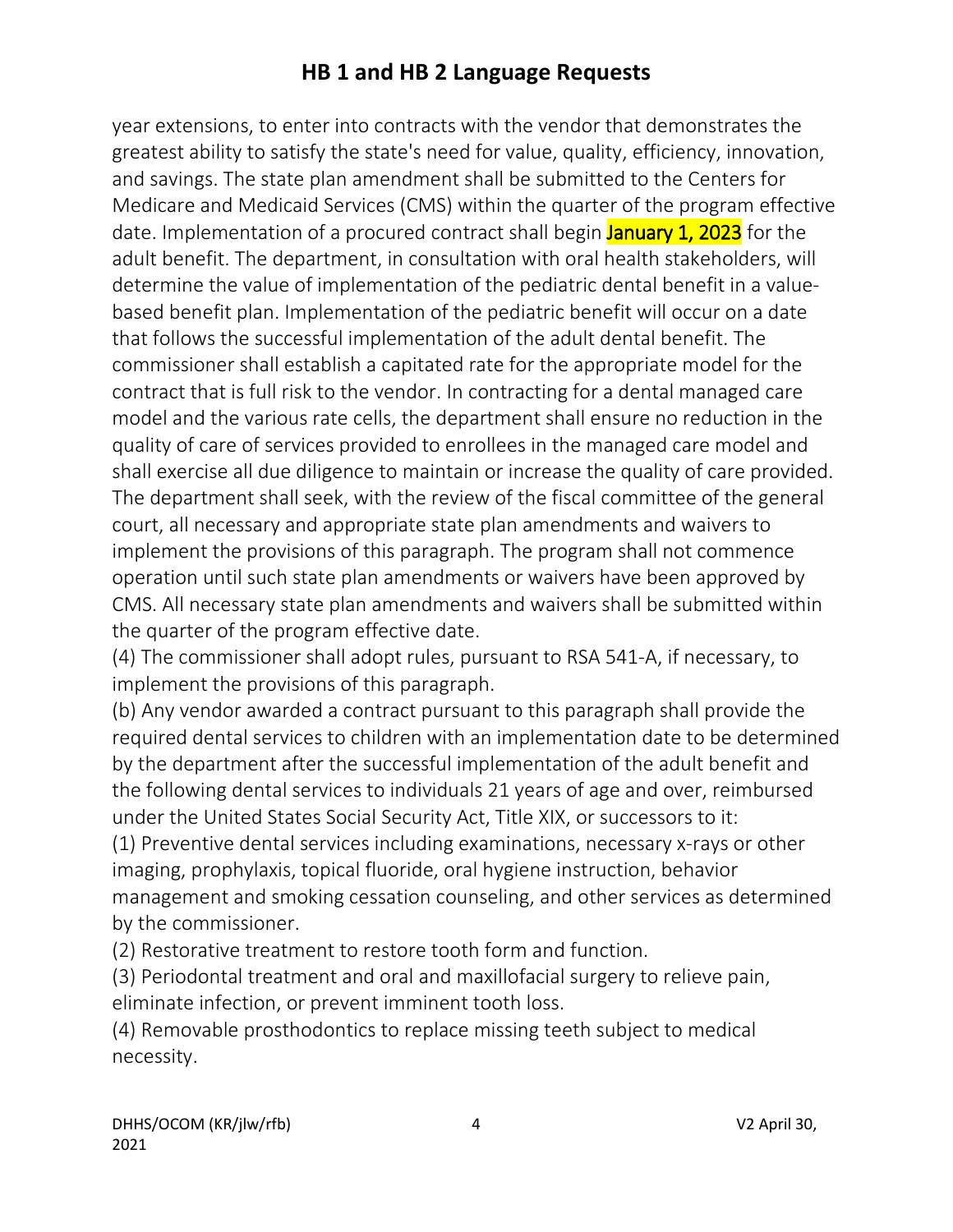(c) In this paragraph, "dental managed care organization" means any dental care organization, dental service organization, health insurer, or other entity licensed under Title XXXVII, that provides, directly or by contract, dental care services covered under this paragraph rendered by licensed providers and that meets the requirements of Title XIX or Title XI of the federal Social Security Act. 3 Department of Health and Human Services; Appropriation. The sum of \$1,460,000 for the fiscal year ending June 30, 2023 is hereby appropriated to the department of health and human services for the purposes of developing and implementing the adult dental benefit required in RSA 126-A:5, XIX-a. The governor is authorized to draw a warrant for said sums out of any money in the treasury not otherwise appropriated. Notwithstanding RSA 14:30-a, VI, in addition to the amounts appropriated in this section, the department of health and human services may accept and expend any matching federal funds available for the purposes of this section without prior approval of the fiscal committee of the general court.

4 Effective Date. This act shall take effect upon its passage."

### Home Visiting Programs.

### Description:

The following language authorizes the department to receive \$1.5 million in general funds for SFY 2022 and \$1.5 million in general funds for SFY 2023 and that the department is authorized to accept matching federal funds without prior approval of the fiscal committee of the general court to effectuate the requirements of RSA 167:68-a.

"Department of Health and Human Services; Appropriation. The sums of \$1,500,000 for the fiscal year ending June 30, 2022 and \$1,500,000 for the fiscal year ending June 30, 2023 are hereby appropriated to the department of health and human services for the purposes of making home visiting programs available to all Medicaid eligible children and pregnant women as required by RSA 167:68-a. The governor is authorized to draw a warrant for said sums out of any money in the treasury not otherwise appropriated. Notwithstanding RSA 14:30-a, VI, in addition to the amounts appropriated in this section, the department of health and human services may accept and expend any matching federal funds available for the purposes of this section without prior approval of the fiscal committee of the general court."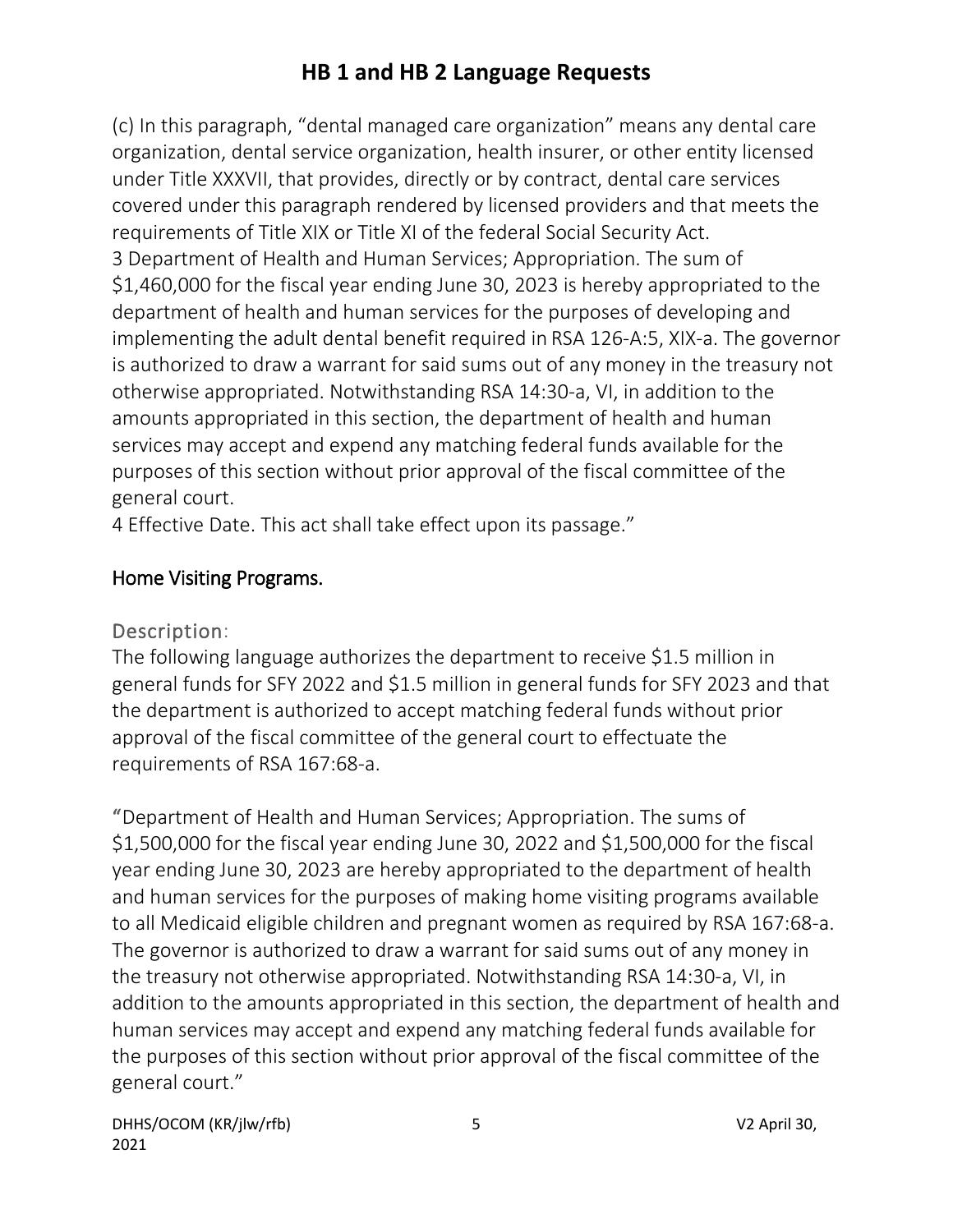### In and Out Medical Assistance.

### Description:

The following language establishes that the department shall receive \$2.7 million in general funds for SFY 2022 and \$5.4 million in general funds for SFY 2023 and that the department is authorized to accept matching federal funds without prior approval of the fiscal committee of the general court to amend the income eligibility standard for "in and out medical assistance" defined in section 625 of the department's medical assistance manual.

"Department of Health and Human Services; Appropriation. The sums of \$2,700,000 for the fiscal year ending June 30, 2022 and \$5,400,000 for the fiscal year ending June 30, 2023 are hereby appropriated to the department of health and human services for the purposes of amending the income eligibility standard for "in and out medical assistance." The governor is authorized to draw a warrant for said sums out of any money in the treasury not otherwise appropriated. Notwithstanding RSA 14:30-a, VI, in addition to the amounts appropriated in this section, the department of health and human services may accept and expend any matching federal funds available for the purposes of this section without prior approval of the fiscal committee of the general court."

### Suspend Presumptive Eligibility.

### Description:

The following language continues the suspension of RSA 151-E:18 regarding presumptive eligibility for LTC home and community based services from HB 4, Chapter 346:69 Laws of 2019.

"Eligibility for Home and Community-Based Services; Suspension. RSA 151-E:18, regarding presumptive eligibility for home and community based services, shall be suspended for the biennium ending June 30, 2023."